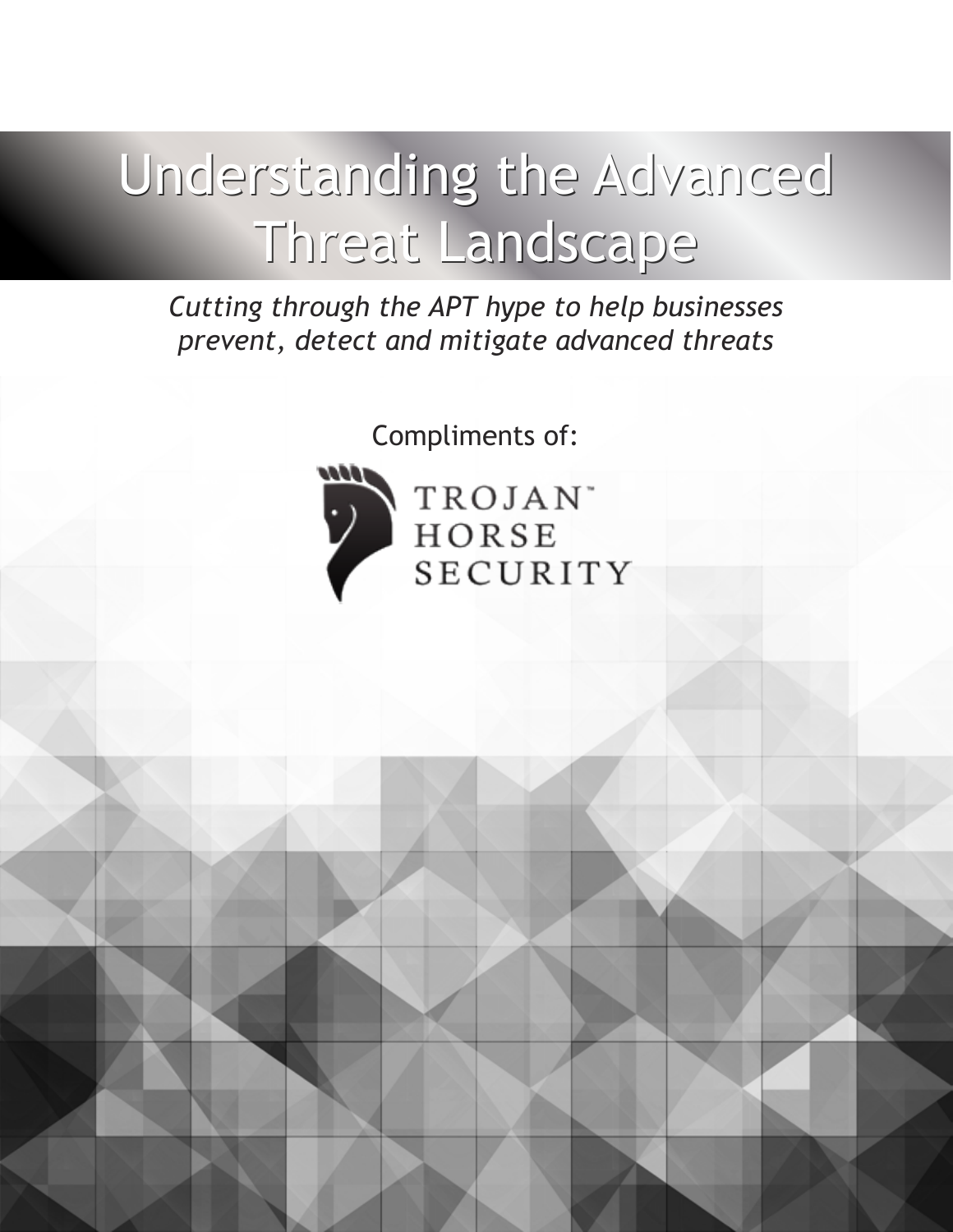# INTRODUCTION:

Sophisticated cyber-espionage operations aimed at pilfering trade secrets and other sensitive data from corporate networks currently present the biggest threat to businesses. Advanced threat actors ranging from nation-state adversaries to organized cyber-crime gangs are using zero-day exploits, customized malware toolkits and clever social engineering tricks to break into corporate networks, avoid detection, and steal valuable information over an extended period of time.

In this paper, we will cut through some of the hype surrounding Advanced Persistent Threats (APTs), explain the intricacies of these attacks and present recommendations to help you improve your security posture through prevention, detection and mitigation.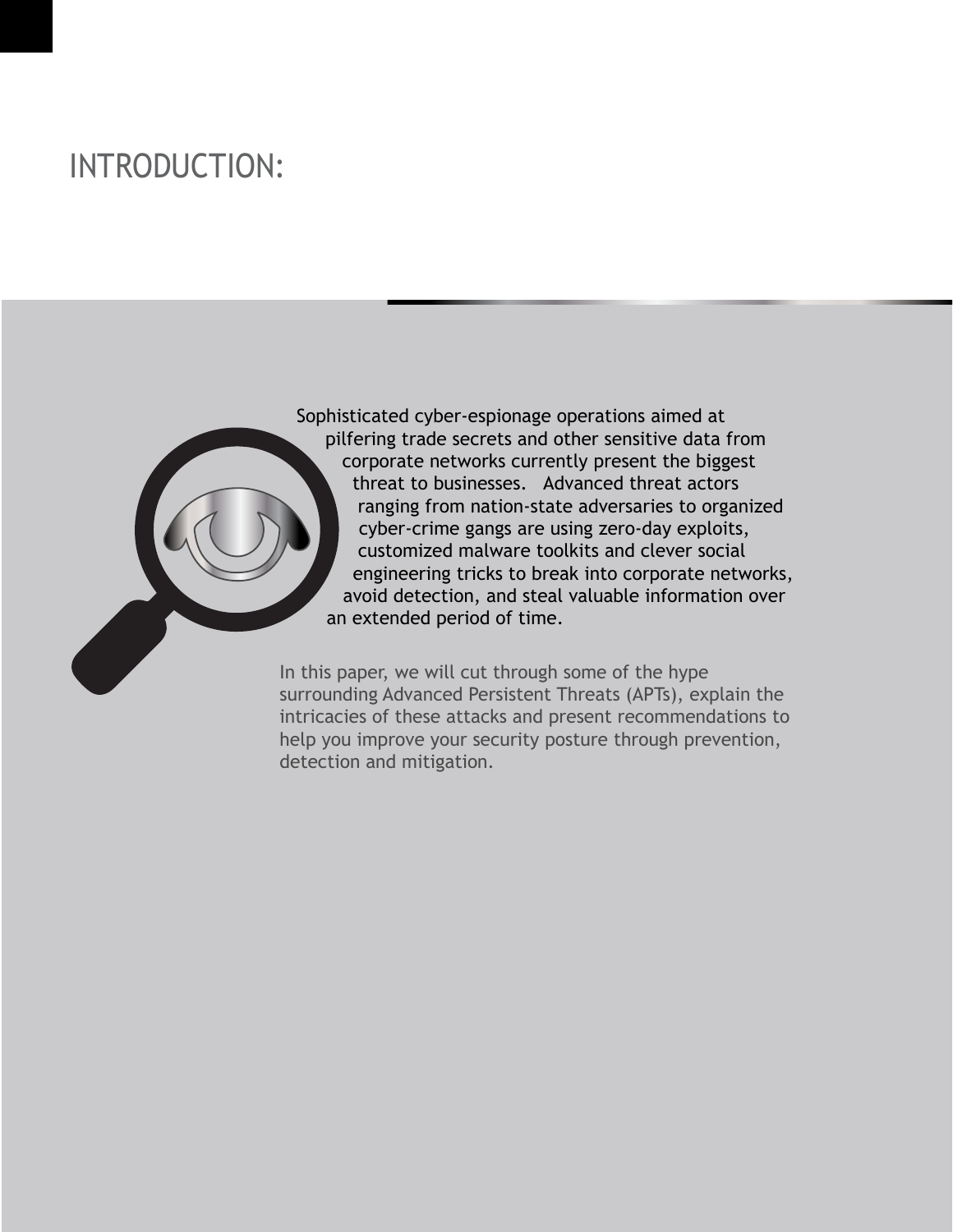#### WHAT IS AN APT?

The term APT, which stands for Advanced Persistent Threat, is a computer network attack that allows an adversary (usually a highly skilled and well-funded hacking group) to gain access to a network and stay there undetected over an extended period.



These threat actors use a cocktail of spear-phishing attacks, zero-day exploits, SQL-injection techniques, customized malware, drive-by downloads and clever social engineering to hack into computer systems. Once a machine is compromised, APT groups use sophisticated network tools to burrow deep into a corporate network and maintain persistence over a period of time before finding valuable data to hijack and transmit to command-and-control servers around the world.

Examples of successful APT attacks litter the news landscape with victims ranging from Lockheed Martin, SONY, Google, Adobe and RSA to highly classified government and diplomatic institutions around the world. However, it's important for businesses of every size to understand that the tools and capabilities used by well-funded APT groups are being used by cyber-criminal gangs and the majority of these network breaches are never publicly reported.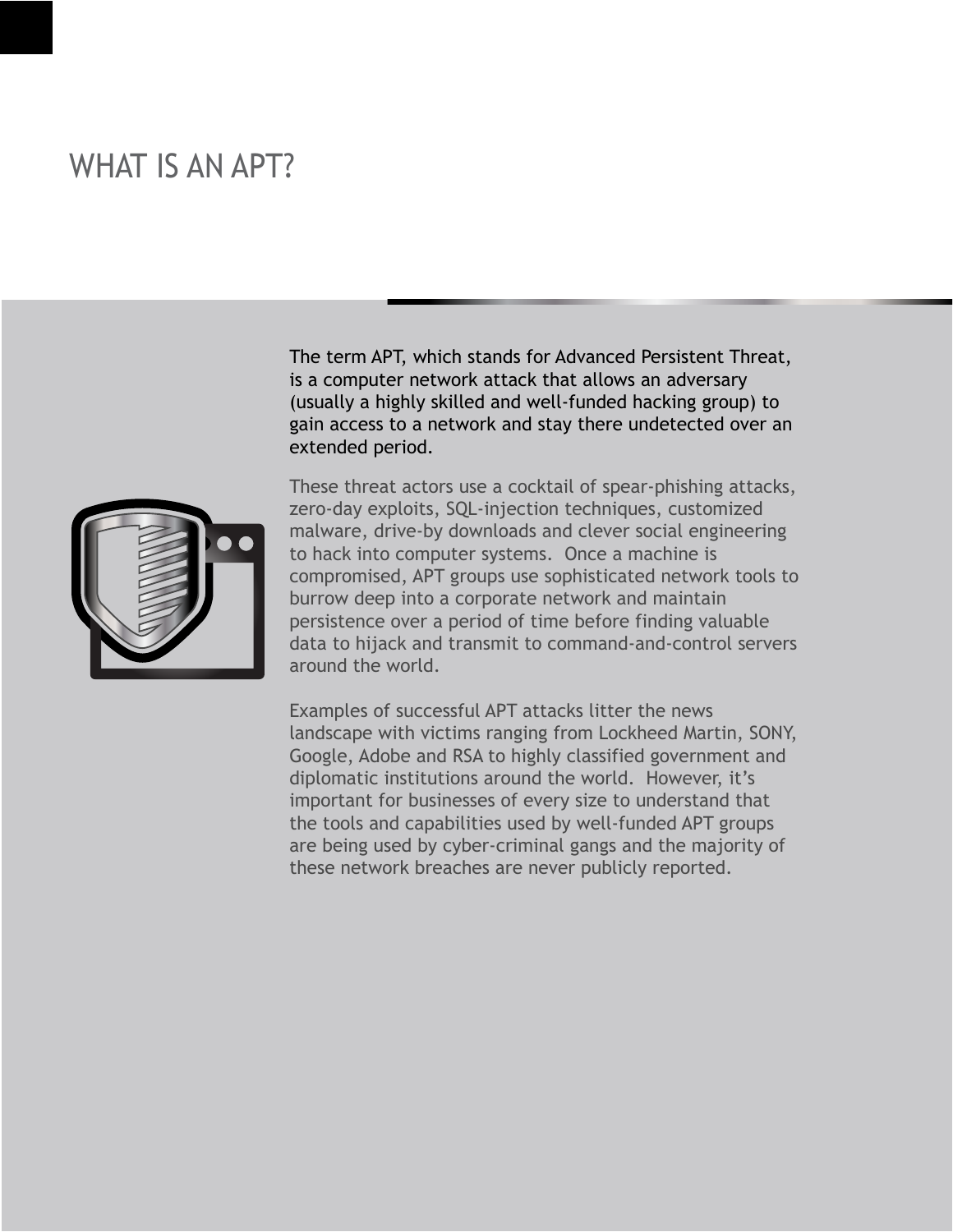#### The 4 Stages of an APT:

#### A typical APT includes the following 4 components:

- **Reconnaissance:** Scoping out a specific target and preparing an attack.
- **Intrusion and infection:** Distributing malware via spear-phishing or drive-by downloads
- **Lateral movement:** Tunneling through the infected network with password crackers and privilege escalation exploits.
- **Data exfiltration:** Harvesting 'interesting' and valuable data for upload to command-and-control servers controlled by attack group.
- **Lets look deeper at each of these components.**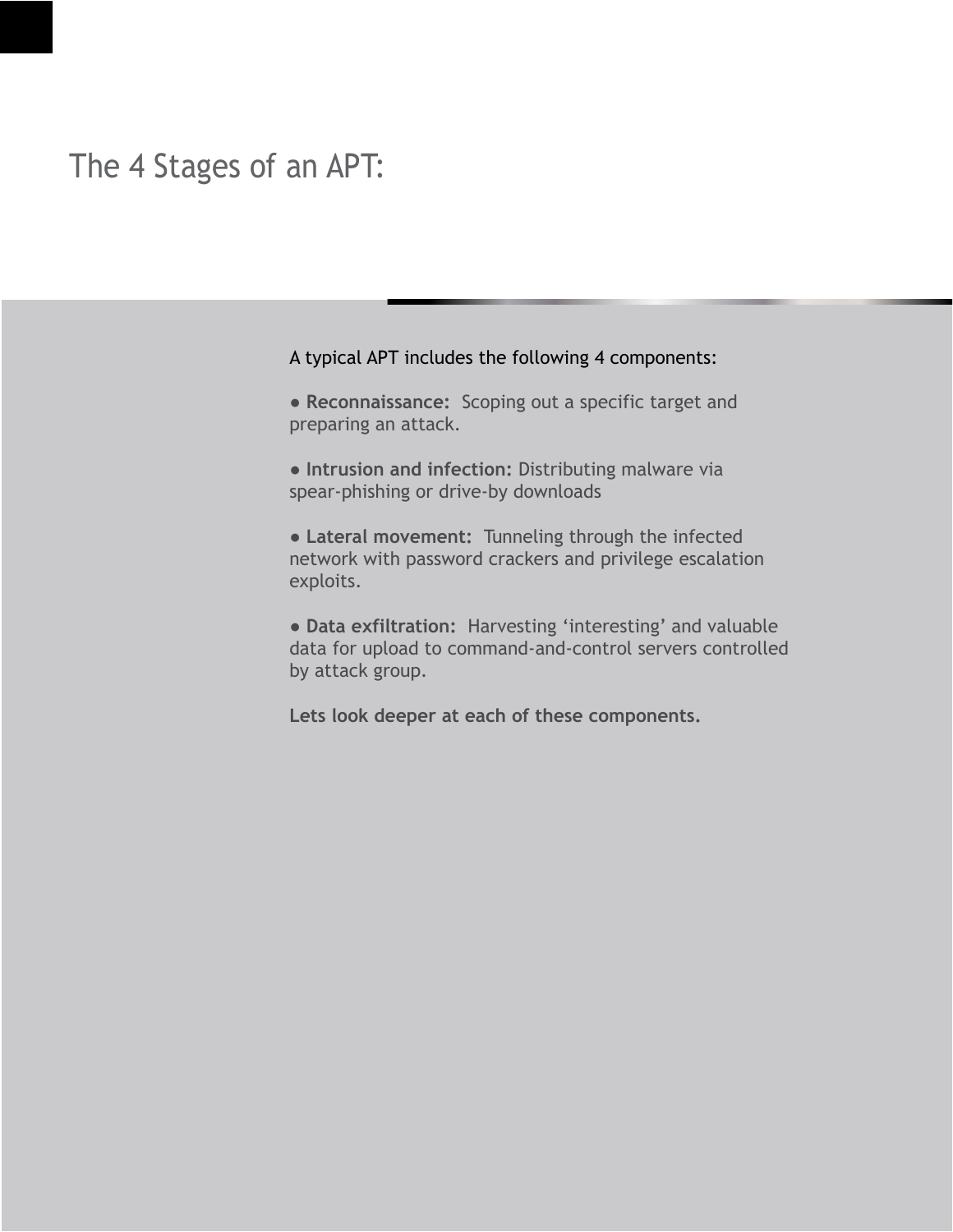# STAGE ONE -- RECONNAISSANCE

The preparation phase is multi-faceted and involves the collection of information on specific targets. It starts with the trawling of social networks like LinkedIn, Facebook and Twitter to collect e-mail addresses, phone numbers, business contacts that will be used later to ensure the 'infection' phase of the attack is as efficient as possible.

For example, a planned attack against the Human Resources director of a business will include the gathering of data on all job openings and the types of candidates that are being considered. This information is then used by the attacker to create the initial spear-phishing e-mail rigged with exploits.

In the 2011 targeted attack against security vendor RSA, the attacker focused on two small groups of employees and sent two different phishing e-mails over a two-day period. The email subject line read "2011 Recruitment Plan". The email was crafted well enough to trick one of the employees to retrieve it from their Junk mail folder, and open the attached Excel file that was a spreadsheet titled "2011 Recruitment plan.xls". The spreadsheet contained a zero-day exploit that installed a back-door through an Adobe Flash vulnerability (CVE-2011-0609). It was clear that the attack group had conducted reconnaissance to determine the type of document that had to be used to ensure the file was opened.

The preparation for the RSA breach also provided information on how to bypass authentication systems and gain remote access to the networks of the initial target.

During the reconnaissance phase, APT actors also collect information on the operation systems used, the types of anti-malware software running on the target machine and data on unpatched third-party desktop software in the environment. They also gather intelligence on security controls and procedures to build bypass and evasion tools.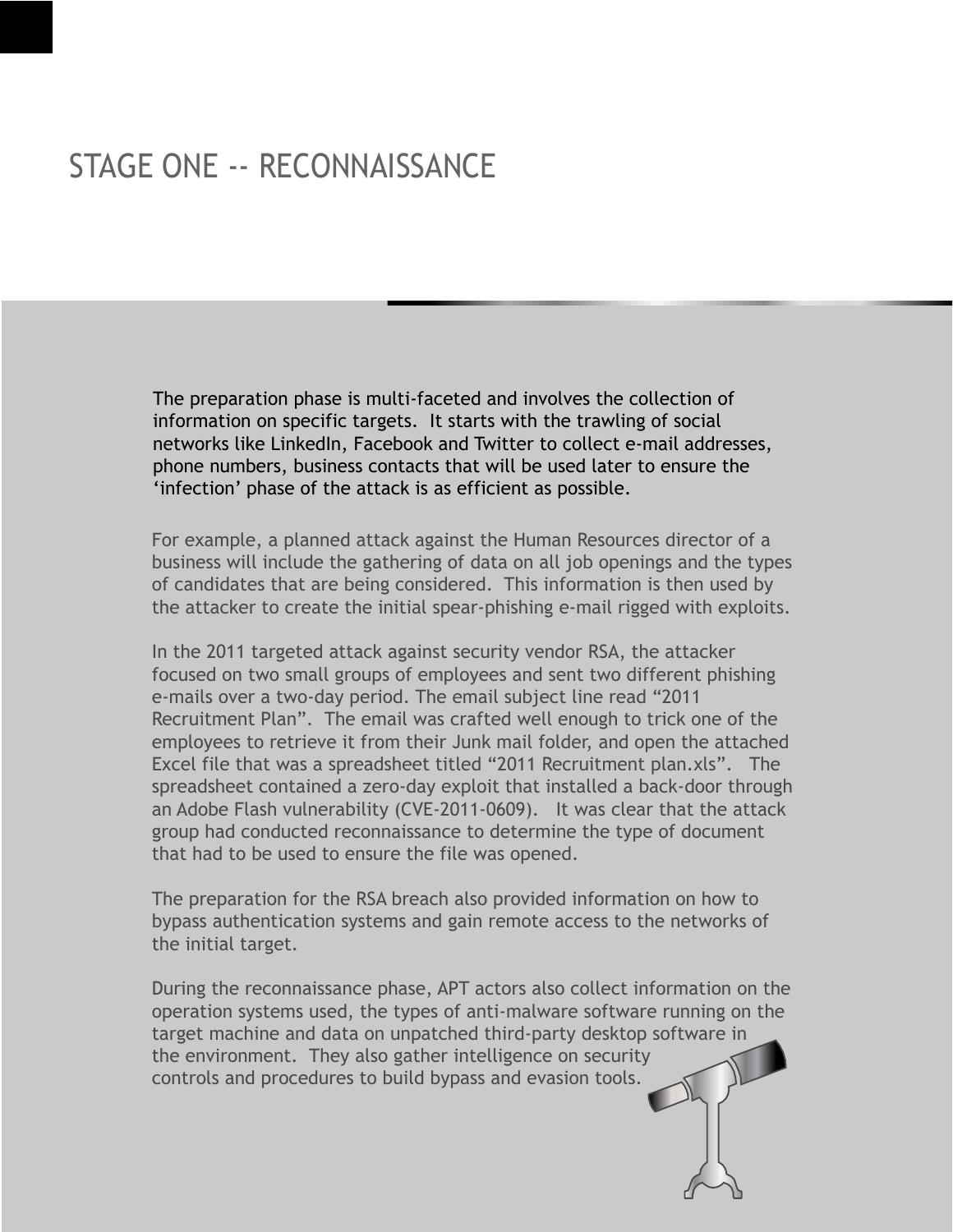# STAGE TWO: INTRUSION AND INFECTION

Using information gleaned during preparation/reconnaissance phase, the attackers create and deploy custom malware to the target. Spear-phishing is a common technique used to trick the target into downloading first-stage malware but attackers have also used drive-by downloads, watering holes, man-in-the-middle attacks and even "spray-and-pray" phishing techniques to gather victims.

Spear-phishing, as described in the RSA attack above, are specially created e-mails that include a link to a malicious website or an e-mail attachment that is booby-trapped with exploits for known or unknown (zero-day) software vulnerabilities. Spear-phishing emails are popular among APT actors who typically modify legitimate documents from a targeted organization and spoof the sender of the e-mail to look like it was sent by a work colleague.

If a user visits clicks on a link and visits a malicious website, a drive-by download occurs and the initial intrusion is successful. In cases where malicious attachments are used, a Word .doc or an Adobe PDF file can be rigged with exploits to ensure an infection.

Once the initial infection occurs, the attackers initiate an outbound connection and sets up the machine for additional malware downloads.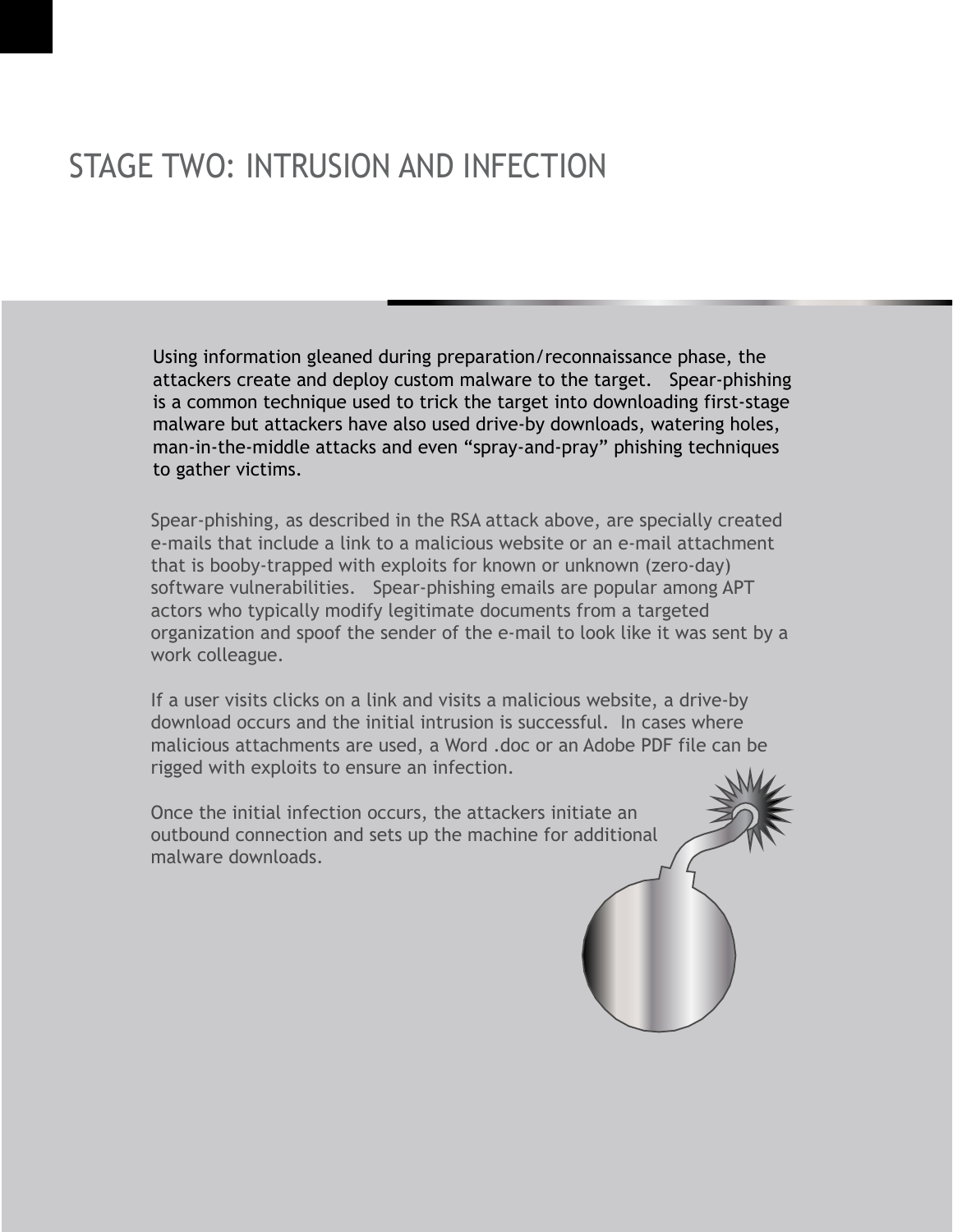# STAGE THREE -- LATERAL MOVEMENT

The attackers now have control of the machine that was initially infected but the core of an APT attack is the ability to move laterally within a network and establish a beachhead. This is done by downloading additional malware to the infected machine in the form of rootkits, network backdoors, password-cracking utilities, Remote Access Trojans (RATs) and privilege escalation exploits.

The goal is to expand the access to the compromised network and maintain stealthy persistence for a long period of time. On average, according to data from the Ponemon Institute, it took about 225 days to detect APTs launched by an organization. In some cases, attack groups can remain undetected for years.

Using these specialized attack tools, the attackers gain access to additional machines and hijack authentication data that allows them to burrow deeper into the network. In most cases, the attacker is looking for a domain administrator account that allows the elevation of privilege into the most sensitive parts of the network.

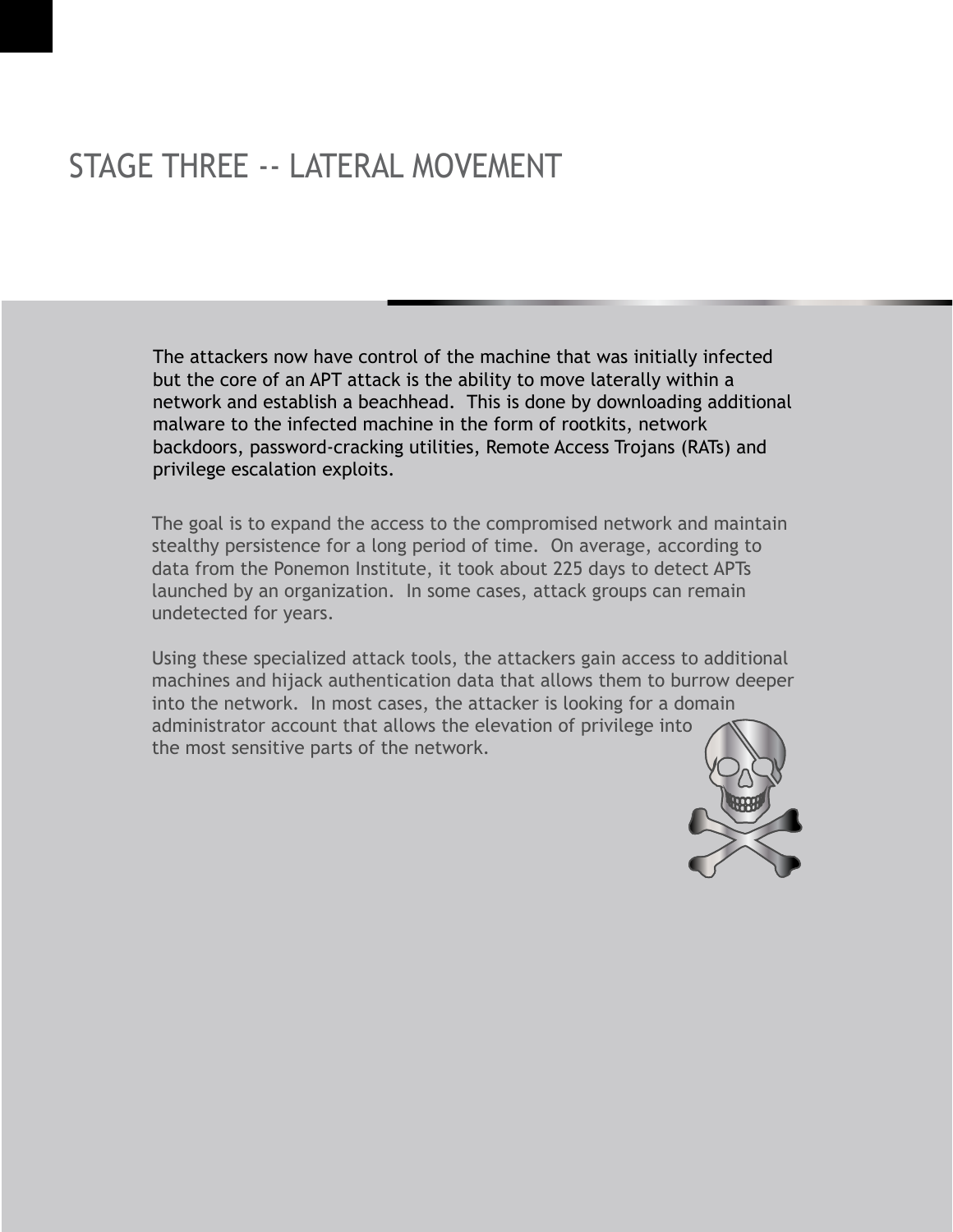# STAGE FOUR -- DATA EXFILTRATION

Now that the initial infection is completed and lateral movement and persistence is achieved, the attackers get down to the business of stealing and transmitting the stolen data. In most cases, the attackers hijack everything from the network that might be of interest.

> Stolen data typically includes Microsoft documents (Word, Excel, and PowerPoint), e-mail databases and user accounts found on the network. One approach is to use custom tools to harvest data based on file extensions with .doc, .xls, .ppt and .pdf among the most popular. Some advanced threat actors know exactly what they are looking for and know exactly where the high-value data is stored, making collection and exfiltration easier and less noisy.

This data is then encrypted and transmitted to command-and-control servers for later retrieval by the attack groups.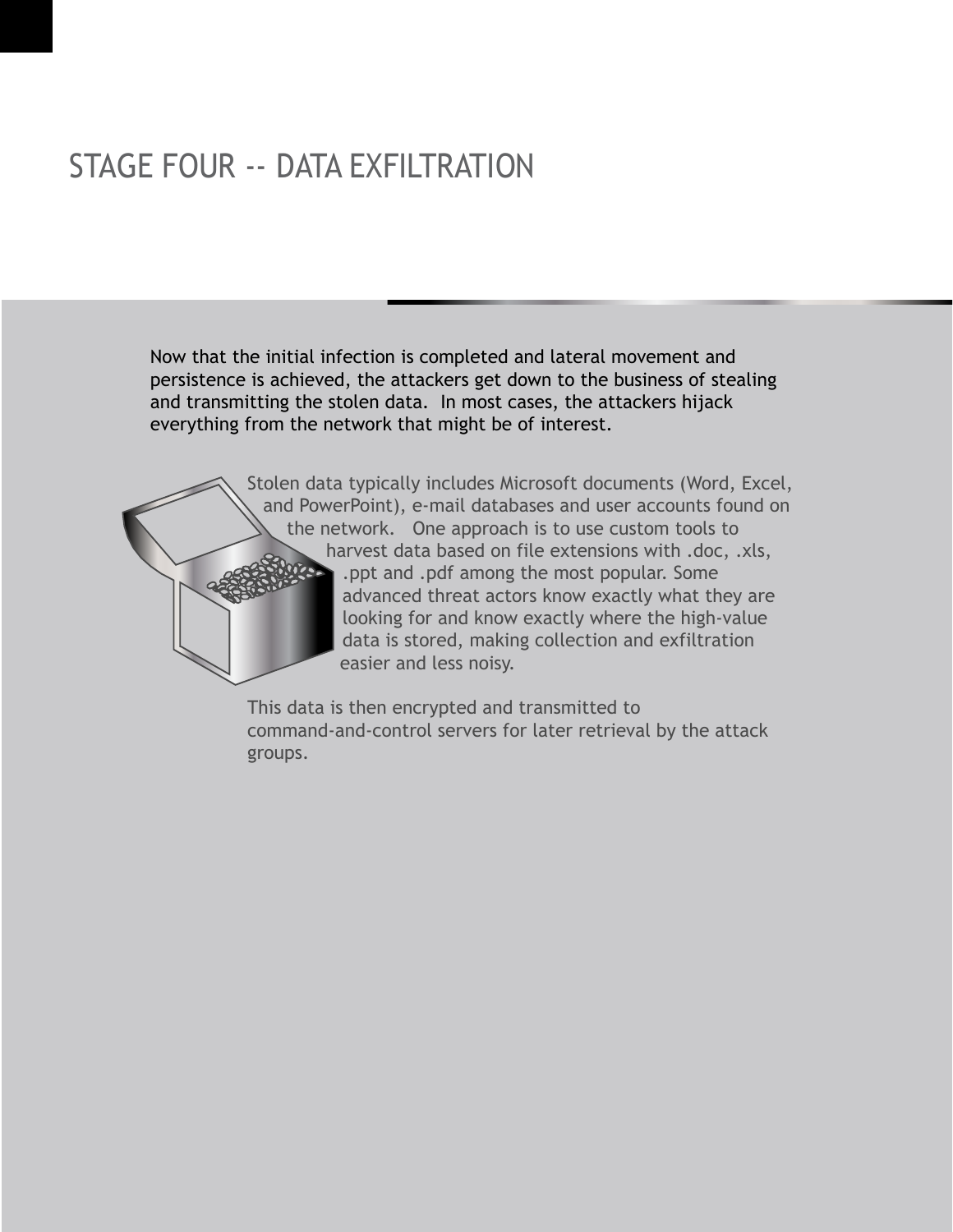# DEFENDING THE FORT:

Now that it has been established that skilled APT actors have an arsenal of tools to compromise a corporate network, it is crucial that you make the right investments in security technologies and incident response plans to mitigate the threat and reduce your exposure to risk.



Alex Stamos CISO, Yahoo!

In an April 1, 2015 article in SC Magazine entitled "The Failure of the Security Industry," Yahoo! CISO Alex Stamos stated "*For the most part, the security vendors I meet believe that IT departments want to run another agent on their Windows laptops, that production engineers are willing to put a cheap Lintel [Linux on Intel] 1U security device in their critical path, and that every company's security team is staffed like a Top-5 bank. These assumptions are not true. Companies across the world are waking up to the fact that their security posture is insufficient to fend off the threats that breached Sony, Anthem and JPMC . . .*"

It's clear that multiple point products by a multitude of vendors in the security market today are hit-and-miss at effectively stopping threats, particularly in small and medium sized business that don't have the resources, training and expertise that larger Enterprise companies have.

Companies across the world are waking up to the fact that their security posture is insufficient to fend off the threats...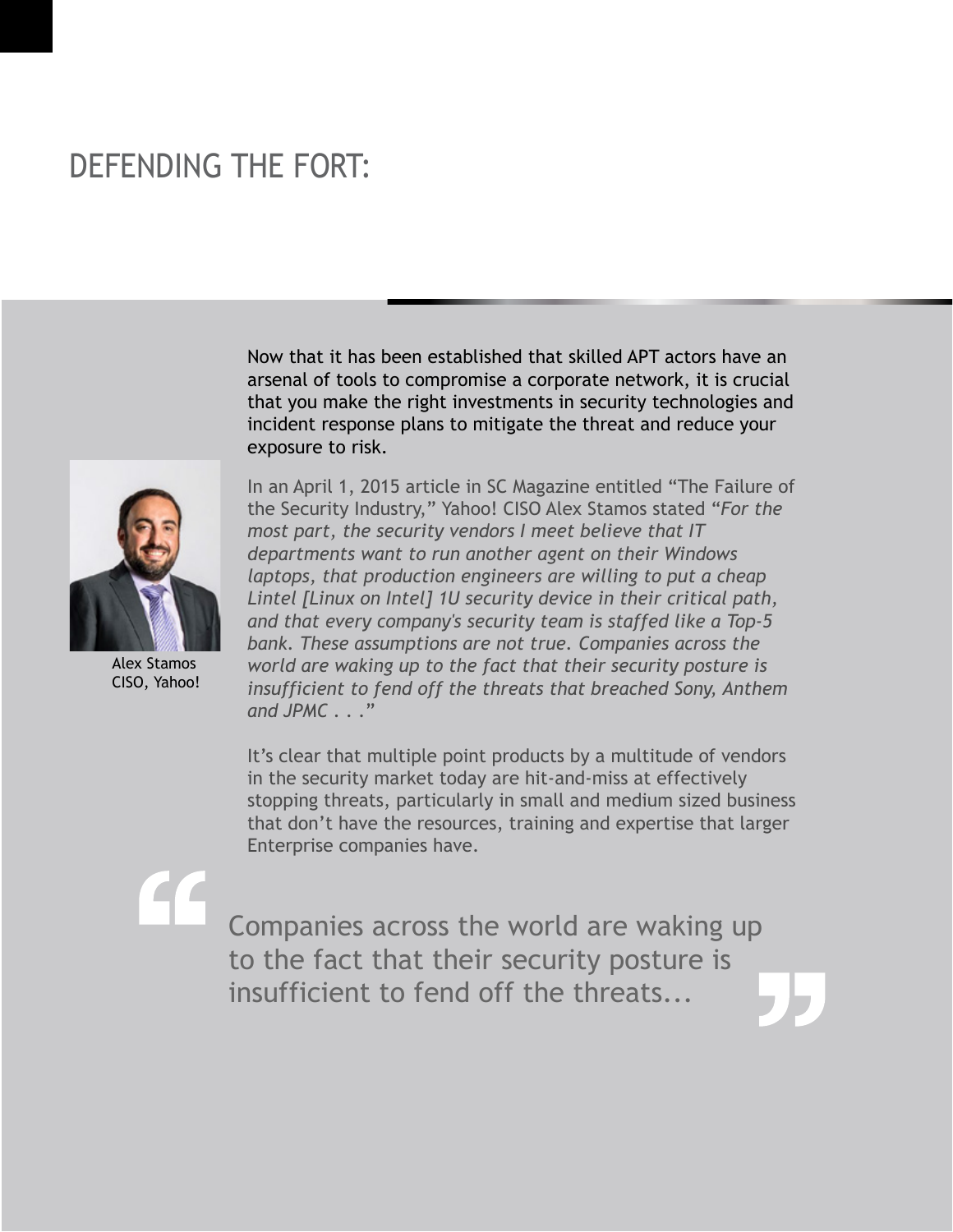# LISTENING TO YOUR LAYERED SECURITY

This isn't a bash on deploying layered security in your environment.

Point products are of course useful, but real cyber-threat discovery can be found in the ability to compare and correlate what the products are seeing and doing collectively by interpreting device log data. Unfortunately, effectively forming a conversation from device logs involves aggregating and sifting  $\triangledown$  through colossal volumes of data - making it an unmanageable job to track (much less understand) what is really happening. This is why Stamos goes on to say "The explosion of security needs means the median security engineer in 2015 is less experienced than her counterpart in 2005. Security companies need to recognize that most of their addressable market cannot properly consume their products . . ."

The bottom line is: security has become incredibly complex - not just in the number of moving parts, but the ability to listen to numerous devices spewing mountains of data is nearly impossible for today's security practitioners. The hard truth is that a vast majority of the high profile breaches could have been prevented if device logs were more closely monitored and/or acted upon. (Verizon 2012).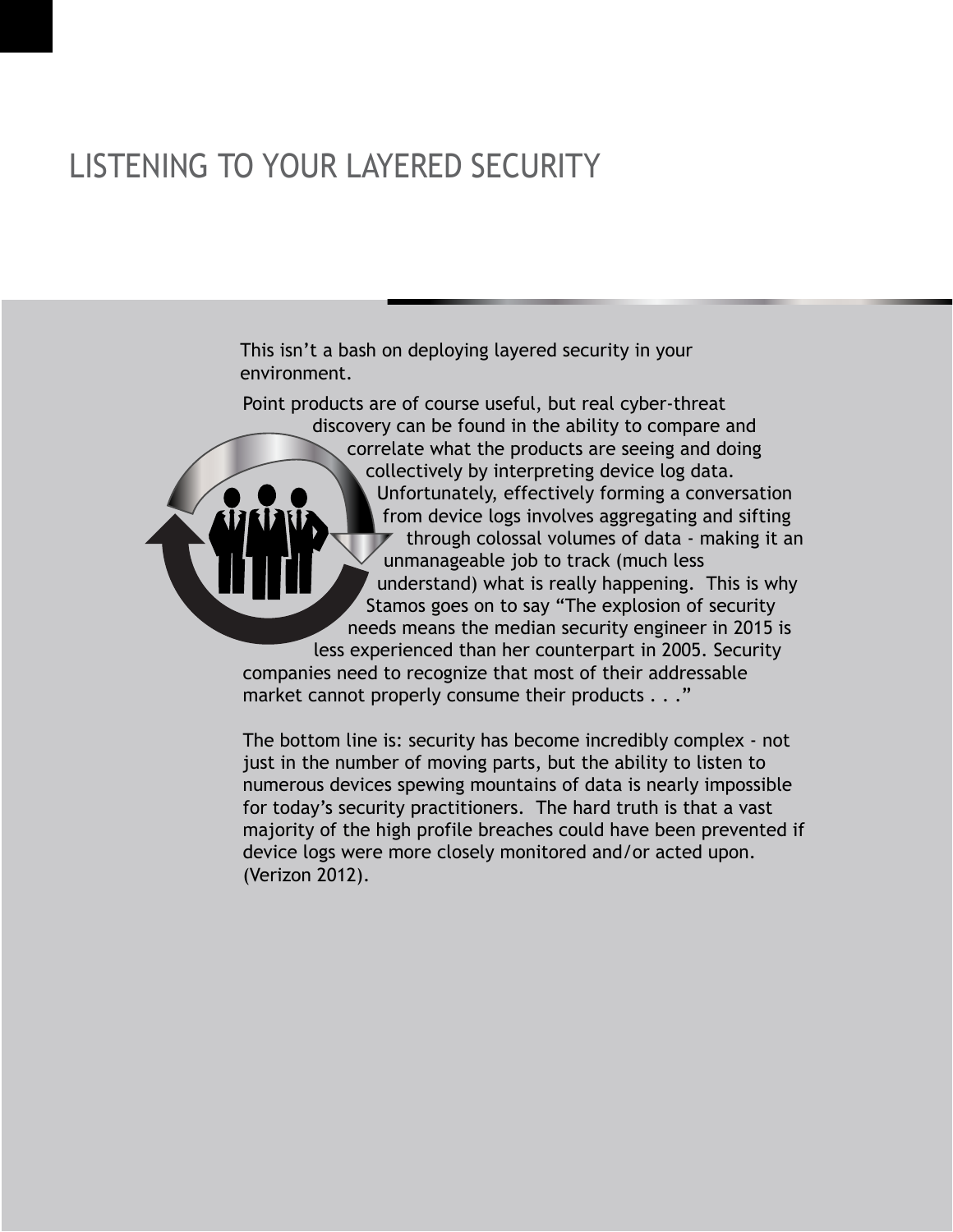# A SOLUTION USING SIEM TECHNOLOGY

Many organizations are turning to SIEM (Security Information and Event Management) technology platforms to tune into these machine conversations to identify security incidents. SIEM (pronounced SIM) vendors often boast of a great number of correlation rules "out of the box" – immediately ready to root out threats.

The reality is SIEM correlation rulesets must be honed and fine-tuned over a long period to ensure maximum detection and minimal false positives. Once up and running, SIEM products do a great job of aggregating this machine log data, but in addition to being expensive they still rely on in-house security expertise to know what to do if an incident occurs. And who is watching at 3:00 AM, or on the weekend, when many hacking attacks occur?

Network administrators and CISOs should also monitor APT activities closely and implement network scans using available IOC (Indicators of Compromise) data to weed out known cyber-espionage campaigns. This data can also be used to implement early-warning systems and incident response initiatives to thwart future attacks.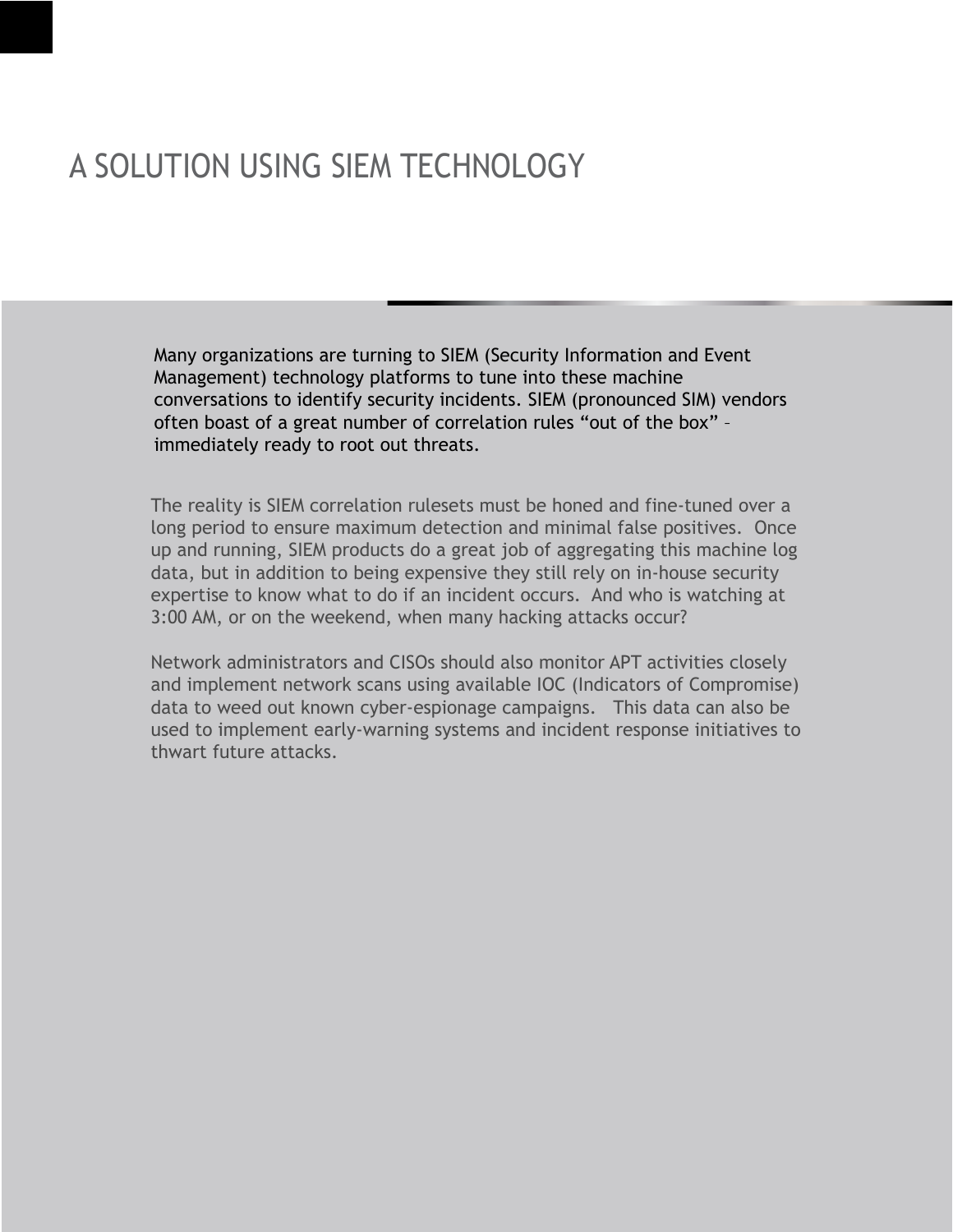# A SOLID STRATEGY

A proper detection, remediation and mitigation plan should include the following:

**24/7 Cyber-threat Detection:** This can be used to identify potential security breaches through intelligent correlation of various log and performance streams. Vast amounts of machine data can be converted into potential security alerts.



**24/7 Incident Response:** Create and implement round-the-clock incident response capabilities. Network administrators should have access to specialized security professionals for complex breaches. An on-call incident response team can provide support and guidance on how to best mitigate and remediate issues as they occur.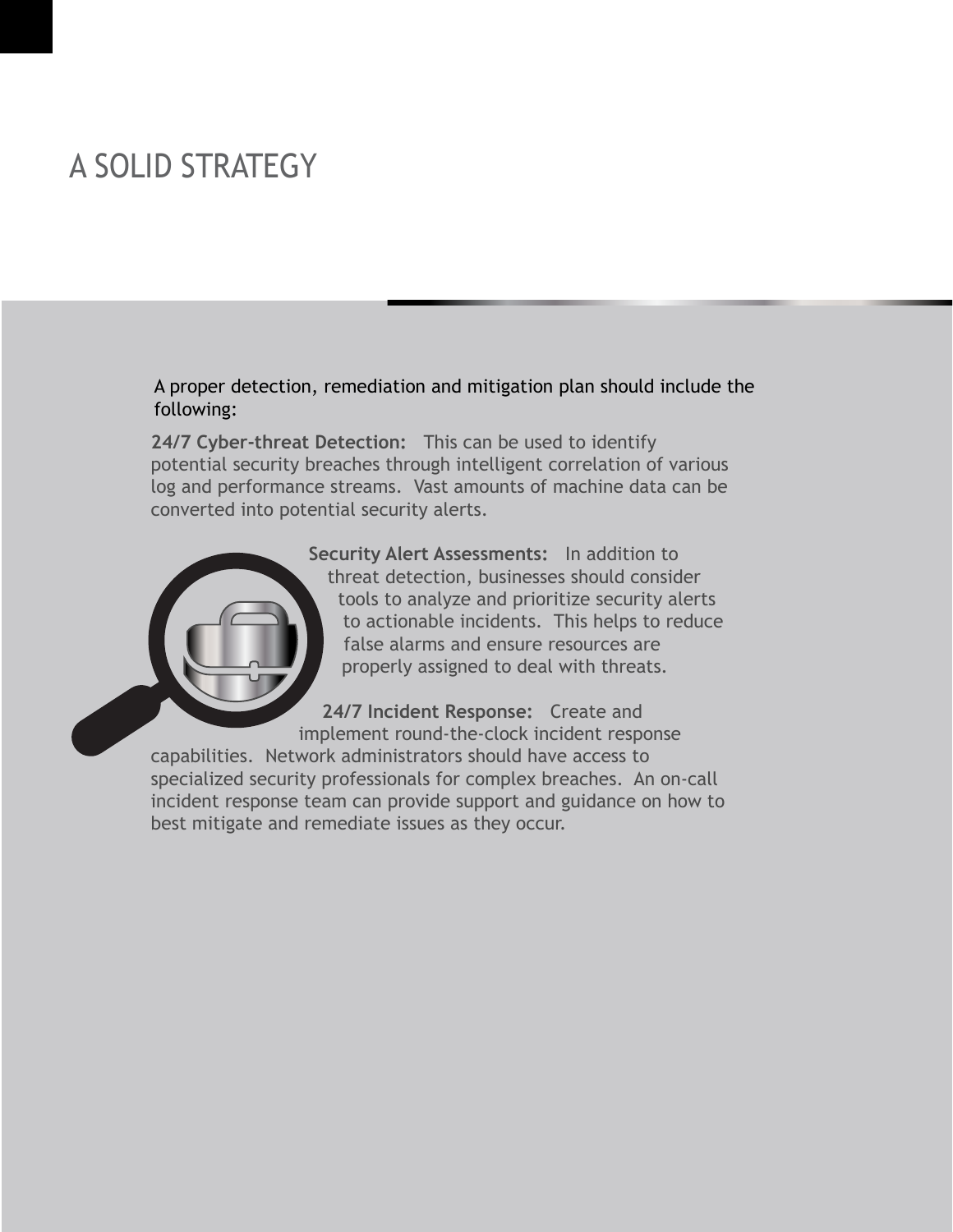#### THEN, REALITY HITS...

Businesses can be challenged when they come to the realization they need 24/7 monitoring of log, performance and configuration data. Obviously the best and most effective method of sifting through millions of log files and data is to implement a SIEM platform. But again, the cost is very high, configuration is complex and rulesets take significant time to fine-tune. Perhaps the biggest challenges though are building the infrastructure and staffing it with security experts around the clock.

IT departments often have a hard time keeping their headcount staffed during an 8 hour day, let alone 24/7! Dealing with turnover and keeping workers engaged can be problems, too. These issues make the task of staffing a SOC (Security Operations Center) with experienced workers 24/7/365 an enormous challenge.

Keep in mind IT security monitoring is potentially 99% sitting and waiting for an incident and 1% remediation. How do you keep a highly skilled (and often, highly paid) worker happy when most of their job isn't doing what they're trained to do?

For this reason, many businesses are turning to Managed Service Providers to manage their security strategy and perform these advanced services. This market is expected to grow at 45% over the next 5 years.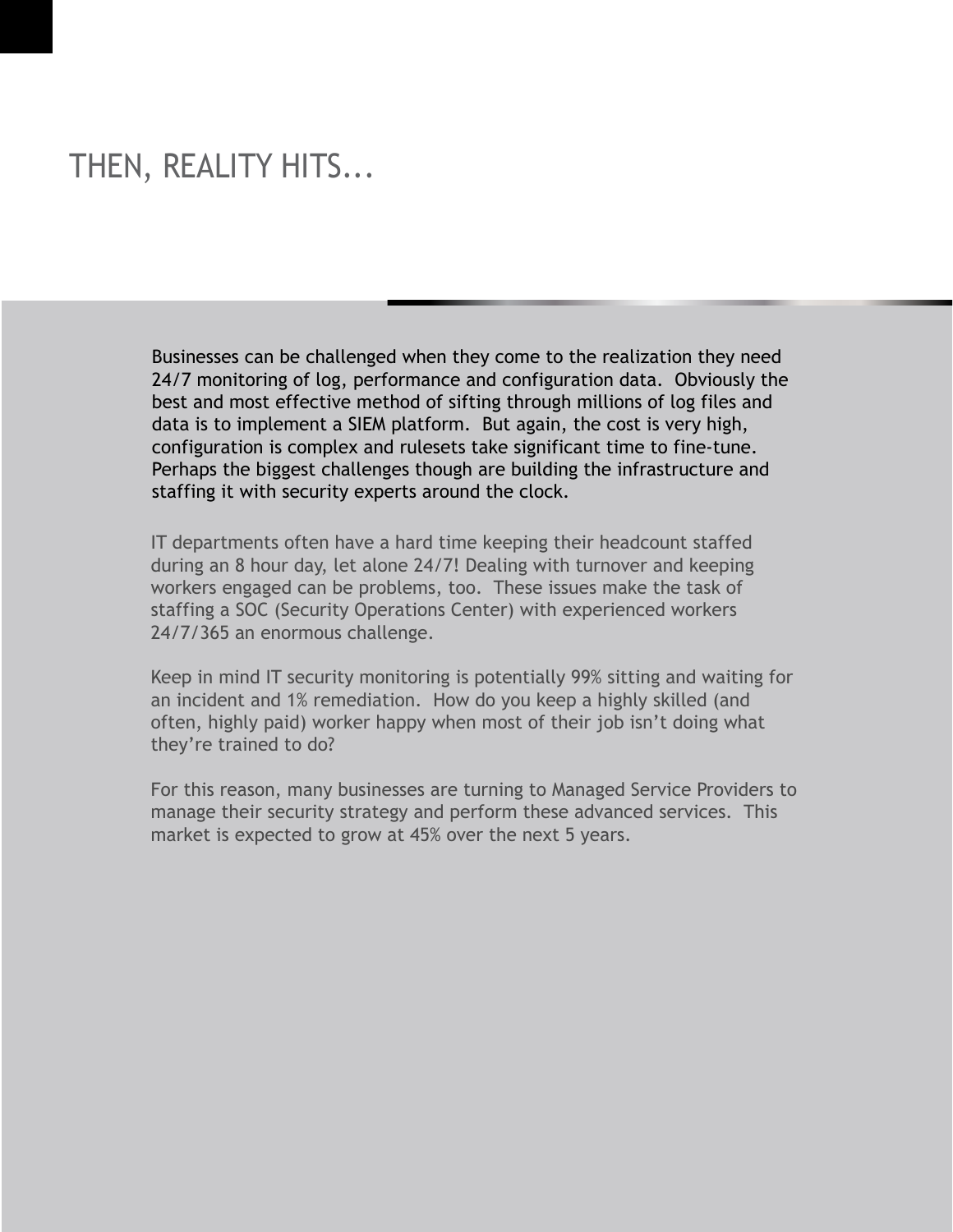#### HELP HAS ARRIVED!

Trojan Horse Security understands these challenges and they've addressed the challenges of the resources and headaches required to provide security services for their clients. Their single goal is ensuring the utmost in protection around the clock, and at the same time assist businesses in their regulatory compliance efforts.

Trojan Horse Security's continuous cyber-threat monitoring services help to reduce risk and aid in compliance by collecting real-time log, performance and configuration data from the devices on a network, 24/7. Then, advanced cloud-based SIEM technology is applied to identify threats and suspicious activity. Within a state-of-the-art SOC, Advanced Security Engineers will evaluate each alert, eliminate false positives, investigate security incidents and respond to cyber-threats targeting your organization. It's this highly-skilled "Human Element" that is often missing from other providers' solutions.

For a free consultation on Trojan Horse Security's 24/7 cyber-threat monitoring, threat analysis and response services, please reach out and contact them today.